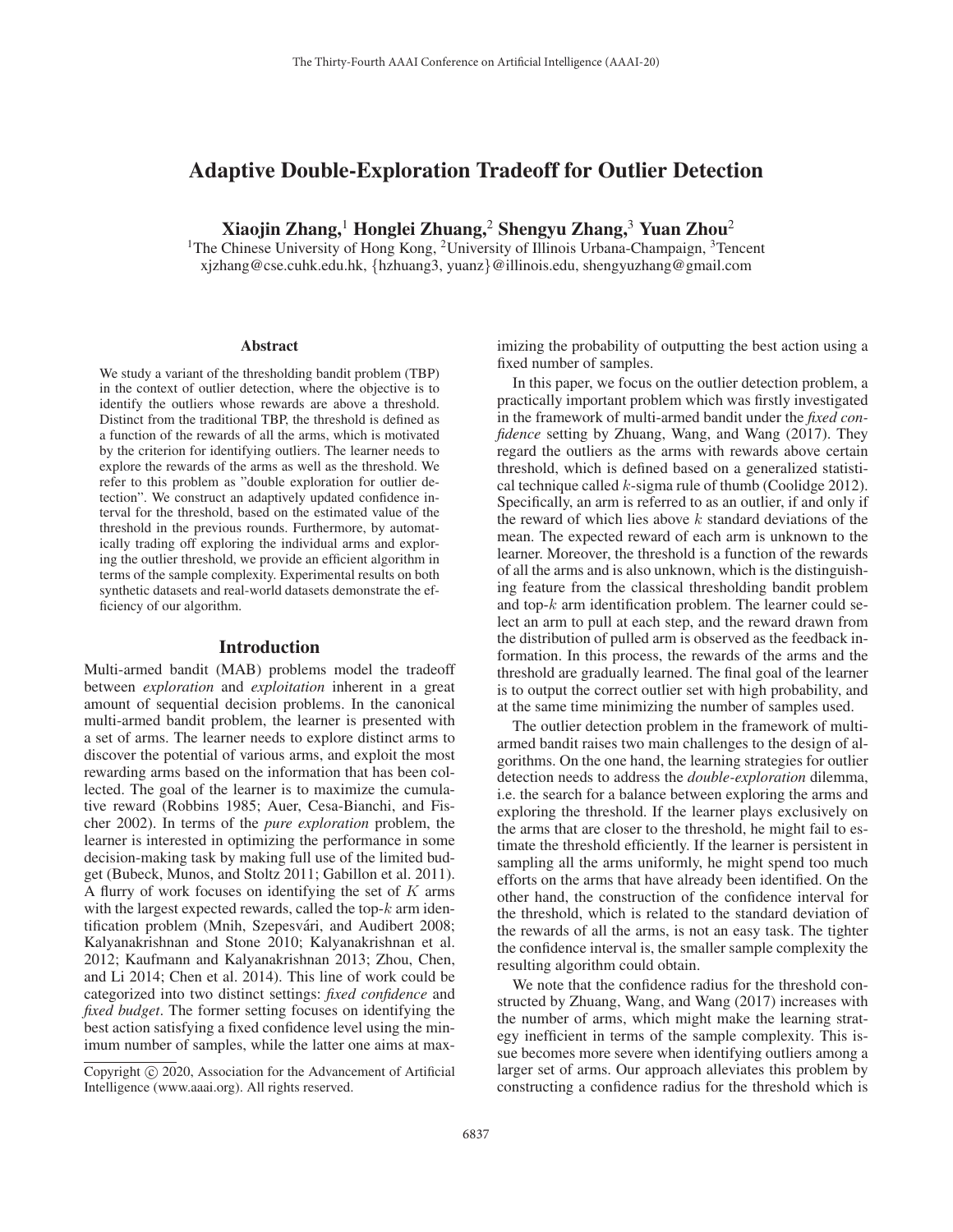independent of the number of arms and could be tuned adaptively. Besides, their sampling strategies are forced to continue sampling the arms that have already been identified, since the confidence radius for the threshold is related to the harmonic mean of the number of samples of all the arms. We devise distinct sampling strategies for estimating the expected rewards of the arms and the thresholds separately, and make it feasible to directly remove the arms that have been identified. We provide an algorithm that balances between these two sampling strategies in an adaptive manner, and provide theoretical guarantee in terms of both correctness and sampling complexity. We further apply our algorithm on both synthetic datasets and real-world datasets. Experimental results demonstrate that our algorithm achieves considerable improvement over the state-of-the-art algorithms for outlier detection in the MAB framework.

### Related Work

Since the first introduction of the multi-armed bandit by Thompson (1933) in the scenario of medical trials, it has received a great amount of interest. The goal of the learner is to minimize the cumulative regret. In the pure exploration setting, the learner is assessed in terms of the simple regret instead of the cumulative regret. Locatelli, Gutzeit, and Carpentier (2016) investigates a specific pure exploration problem in the fixed budget setting, referred to as the thresholding bandit problem. This problem aims at finding the arms with rewards larger than a given threshold within a fixed time horizon.

There has been a large body of work on the problem of best arm identification in both fixed confidence and fixed budget setting in the literature (Even-Dar, Mannor, and Mansour 2002; Bubeck, Munos, and Stoltz 2011; Gabillon, Ghavamzadeh, and Lazaric 2012; Jamieson et al. 2014; Kaufmann, Cappé, and Garivier 2016). A line of work uses the elimination-based approach, which successively removes the arms that are believed to be suboptimal with certain confidence (Paulson 1964; Maron and Moore 1994; Even-Dar, Mannor, and Mansour 2002). Mnih, Szepesvári, and Audibert (2008) proposed an algorithm taking advantage of the empirical variance of the arms. This problem is further extended to the top- $k$  arm identification problem.

Our problem fits into the fixed confidence framework, but is distinct from the top- $k$  arm identification problem. The number of outliers is not fixed, and depends on the rewards of all the arms, thereby could not be directly reduced to the top- $k$  arm identification problem. Another line of work relaxed the classical optimal arm identification problem to  $\epsilon$ -optimal arm identification, aiming at finding an arm which is at least  $\epsilon$ -close to the optimal arm with probability at least  $1 - \delta$  (Domingo, Gavaldà, and Watanabe 2002; Even-Dar, Mannor, and Mansour 2006). Kalyanakrishnan and Stone (2010) generalized the setting as identifying  $(\epsilon, m)$ -optimal arm, the rewards of which is within  $\epsilon$  of the m-th optimal arm Kalvanakrishnan et al. (2012) further prom-th optimal arm. Kalyanakrishnan et al. (2012) further proposed the LUCB algorithm based on the upper and lower confidence bound for the generalized case. In this paper, we focus on the case when  $\epsilon$  is 0. That is, the arms with rewards above the exact threshold are regarded as the outliers above the exact threshold are regarded as the outliers.

tigated in the field of data mining (Chandola, Banerjee, and Kumar 2009). The approaches used for outlier detection include classification-based (De Stefano, Sansone, and Vento 2000; Roth 2006), clustering-based (Ester et al. 1996; Yu, Sheikholeslami, and Zhang 2002), nearest neighborbased (Guttormsson et al. 1999; Kou, Lu, and Chen 2006), and statistical techniques (Torr and Murray 1993; Horn et al. 2001). Most existing approaches on outlier detection do not belong to the domain of online algorithm. The first work casting the outlier detection problem into the MAB framework belongs to a recent work proposed by Zhuang, Wang, and Wang (2017), which is the work mostly related to ours. They proposed two algorithms named RR and WRR, aiming at finding the correct outlier set with high probability. The rewards of the arms and the threshold are unknown but could be learned by sampling. RR algorithm simply samples each arm evenly in an iterative manner, while WRR algorithm allocates more samples to the arms that are not yet identified. The confidence radius for the threshold constructed in their work scales with the number of arms, which may greatly hinder the proposal of an efficient algorithm. Our work overcomes this deficiency by constructing a confidence radius for the threshold which is independent of the number of arms (if we ignore logarithmic factors), and provides a more flexible trade-off between exploring the arms and exploring the threshold.

The problem of outlier detection has been widely inves-

# Problem Formulation

In this section, we introduce the outlier detection problem in the framework of multi-armed bandits. The learner is presented with a set of  $n$  arms which are enumerated by  $[n] = \{1, 2, \ldots, n\}$ . The reward distribution associated with each arm i is bounded in  $[a, b]$  with mean  $y_i$ . Without loss of generality, we assume that  $a \ge 0$ . Denote by  $R = b - a$ , and by  $R' = b^2 - a^2$ . Each pull of arm  $i \in [n]$  generates a sample drawn from the distribution corresponding to arm a sample drawn from the distribution corresponding to arm  $i$ , which is independent from the historical pulls. The term "outlier" refers to the arm whose reward lies above  $k$  standard deviations of the mean. Consequently, the threshold for distinguishing the outliers from the normal arms is defined as:

$$
\theta = \mu_y + k\sigma_y,\tag{1}
$$

where  $\mu_y = \frac{1}{n}$  $\sum$ n  $\sum_{i=1} y_i$  is the mean of all the arms,  $\sigma_y =$ n

 $\sqrt{\frac{1}{n}}$  $\sum$  $\sum_{i=1}^{n} (y_i - \mu_y)^2$  is the standard deviation of all the arms,

and  $k$  is a constant that could be set based on specific application scenario.

Denote by  $\mathcal{O} = \{S : S \subset [n]\}$  the set of all subsets of [n]. Define  $O^* = \{i \in [n] : y_i \geq \theta\}$  as the correct outlier set which contains the arms with expected reward above the threshold  $\theta$ . The goal of the learner is to identify the correct outlier set  $O^*$  from  $O$  by sampling the arms in the following sequential manner.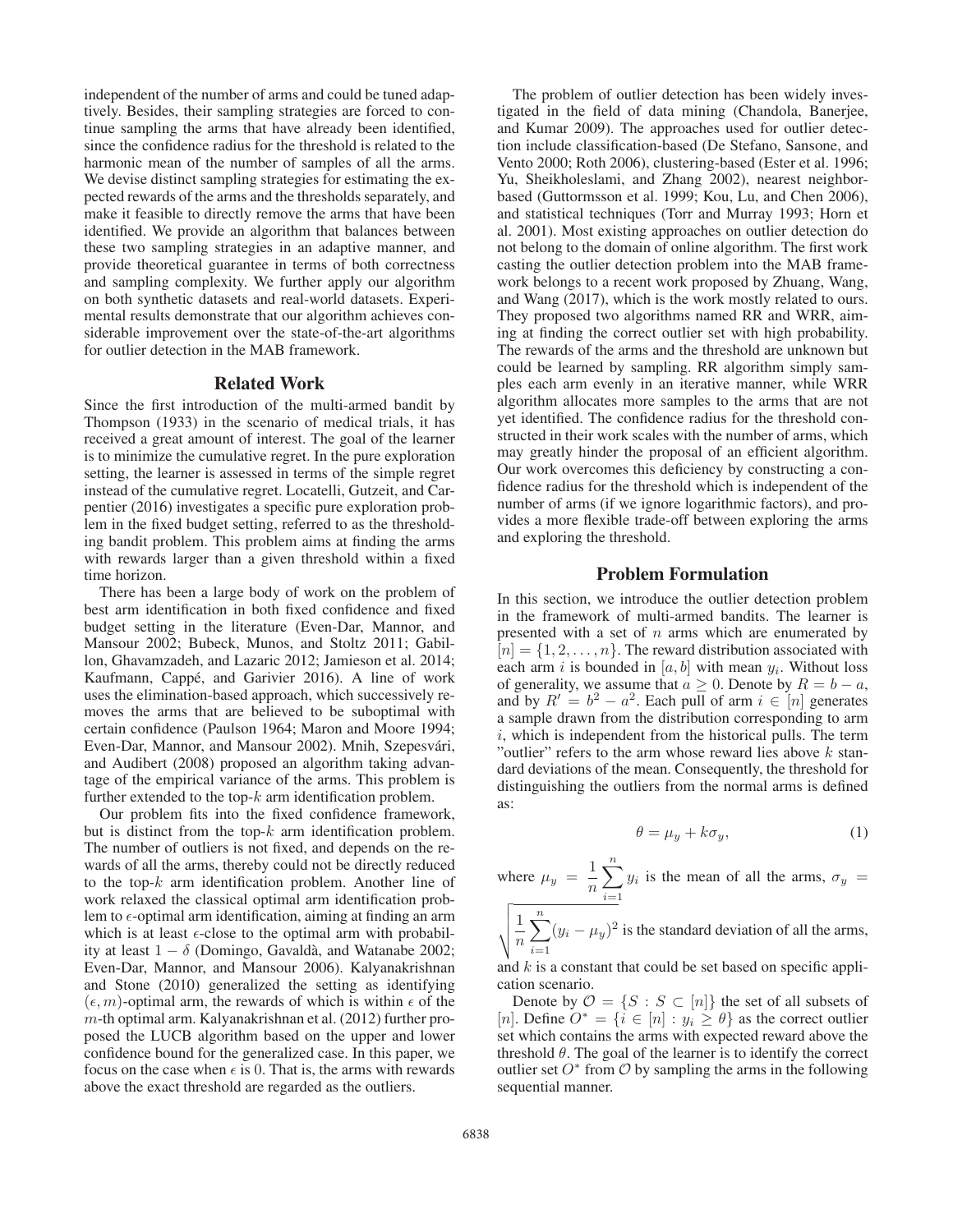Initially, the learner is presented with  $n$  arms, he is therefore aware of all the probable combinations of the arms  $\mathcal{O}$ , but the reward distributions of the arms are unknown to the learner. At each round, the learner selects an arm to pull according to the sampling strategy, and the reward drawn from the corresponding distribution is revealed to the learner. This process continues until the learner has identified a set O satisfying that  $\mathbb{P}(O = O^*) \geq 1 - \delta$  for a given confidence parameter  $\delta$ . The performance of the learner is measured by the sample complexity, which is the number of samples it requires with high probability.

# Algorithms and Results

In this section, we illustrate an online learning algorithm for the outlier detection problem in the fixed confidence setting, and present the theoretical results including the correctness guarantee and sample complexity.

#### The Algorithm

The arms with expected reward deviating the mean  $k$  standard deviation are referred to as the outliers. In order to efficiently identify the outliers, the algorithm needs to balance well between exploration for the rewards of the arms and exploration for the threshold. Two distinct sampling strategies are designed to address the *double-exploration* dilemma. Specifically, we use sequential sampling approach to estimate the expected rewards of the arms, and random sampling approach to estimate the threshold separately.

- Sequential Sample for The Arms The learner pulls each arm  $i$  in the candidate set once, and observes the rewards drawn from the corresponding distribution. The observed rewards are used to estimate the expected rewards of the arms.
- Random Sample for The Threshold The learner samples an arm uniformly at random from the  $n$  arms, and pulls the sampled arm twice. The observed rewards are used to estimate the threshold.

Denote by  $m_{i,t}$  the number of times arm i is sampled prior to round  $t$  in the process of sequential sample, and by  $y_{i,1}, y_{i,2}, \ldots, y_{i,m_{i,t}}$  the sequence of the sampled rewards. The estimator for  $y_i$  at round t is the empirical mean of arm i after  $m_{i,t}$  samples, represented as

$$
\hat{y}_{i,t} = \frac{1}{m_{i,t}} \sum_{l=1}^{m_{i,t}} y_{i,l}.
$$
 (2)

Denote by  $m_{\theta,t}$  the number of times the learner performs random sample for the threshold prior to round  $t$ , and by  $(x_{1,1}, x_{1,2}), (x_{2,1}, x_{2,2}), \ldots, (x_{m_{\theta,t},1}, x_{m_{\theta,t},2})$  the sequence of associated rewards. The estimator for threshold  $\theta$  at round t is

$$
\hat{\theta}_t = \hat{\mu}_{y,t} + k\hat{\sigma}_{y,t},\tag{3}
$$

where 
$$
\hat{\mu}_{y,t} = \frac{1}{m_{\theta,t}} \sum_{l=1}^{m_{\theta,t}} x_{l,1}
$$
, and  $\hat{\sigma}_{y,t} = \sqrt{\left| \frac{1}{m_{\theta,t}} \sum_{l=1}^{m_{\theta,t}} x_{l,1} x_{l,2} - \frac{1}{m_{\theta,t}^2} \sum_{l=1}^{m_{\theta,t}} \sum_{h=1}^{m_{\theta,t}} x_{l,1} x_{h,2} \right|}.$ 

The pseudo-code of our proposed algorithm Adaptive Double Exploration (ADE) is illustrated in Algorithm 1. We denote by  $m_{a,t}$  the number of times the learner performs sequential sampling prior to round  $t$ . In the initialization phase, we perform two sampling strategies separately, ensuring that  $m_{\theta,t} \geq 1$  and  $m_{a,t} \geq 1$  after the initialization steps.

At each round  $t$ , the algorithm chooses to sample for either the arms or the threshold, whichever has larger confidence radius. As a result, the sampling for estimating the threshold and the rewards are balanced well in an adaptive manner. Then, it calculates the estimator  $\hat{y}_{i,t}$  on the expected reward of each arm  $i \in [n]$  and the estimator  $\theta_t$  on the threshold  $\theta$ , which are defined based on Eq.(2) and Eq.(3). Besides, the confidence radius  $r_{i,t}$  for each arm  $i \in [n]$  and  $r_{\theta,t}$  for the threshold  $\theta$  are also maintained.

We separate the outliers from the normal arms based on the calculated confidence intervals in the following manner. If the lower confidence bound of arm  $i$  at round  $t$  (represented as  $L_{i,t}$ ) is greater than or equal to the upper confidence bound of  $\theta$  (represented as  $U_{\theta,t}$ ), then arm i is identified as an outlier. If  $L_{\theta,t} \ge U_{i,t}$ , then arm i is regarded as a normal arm. Otherwise, arm  $i$  remains in the candidate set and the algorithm continues to sample this arm in the next round. The arms that have been identified could be directly removed in the process of sequential sampling. As a result, the arms that are farther from the threshold could be pulled with less number of times in the process of the sequential sampling. The algorithm is allowed to terminate until all the arms are determined as either an outlier or a normal arm. Figure 1 illustrates the confidence intervals of the arms and the threshold at the initial and termination rounds of the algorithm.

Remark: The samples obtained could be used to estimate both the threshold and the expected rewards of the arms. The sample complexity could be reduced by at most a half, which is still of the same order as the algorithm we presented. To ensure that the main idea of our algorithm could be presented in a concise and clear way, we decided to present this version of algorithm. The proofs of all the Lemmas and Theorems that are not presented are deferred to the full version of this paper.

One of the key issues of designing an efficient algorithm lies in the construction of the confidence intervals. Denote by  $\delta_t = 3\delta/((n+4)\pi^2 t^2)$ , the confidence intervals constructed for the threshold and the arms are illustrated in the structed for the threshold and the arms are illustrated in the following section.

#### Construction of Confidence Interval

Conditioned on  $m_{\theta,t} = m$ , the confidence interval of  $\mu_y$  is illustrated in the following lemma.

**Lemma 1.** With probability at least  $1 - 2\delta_t$ , we have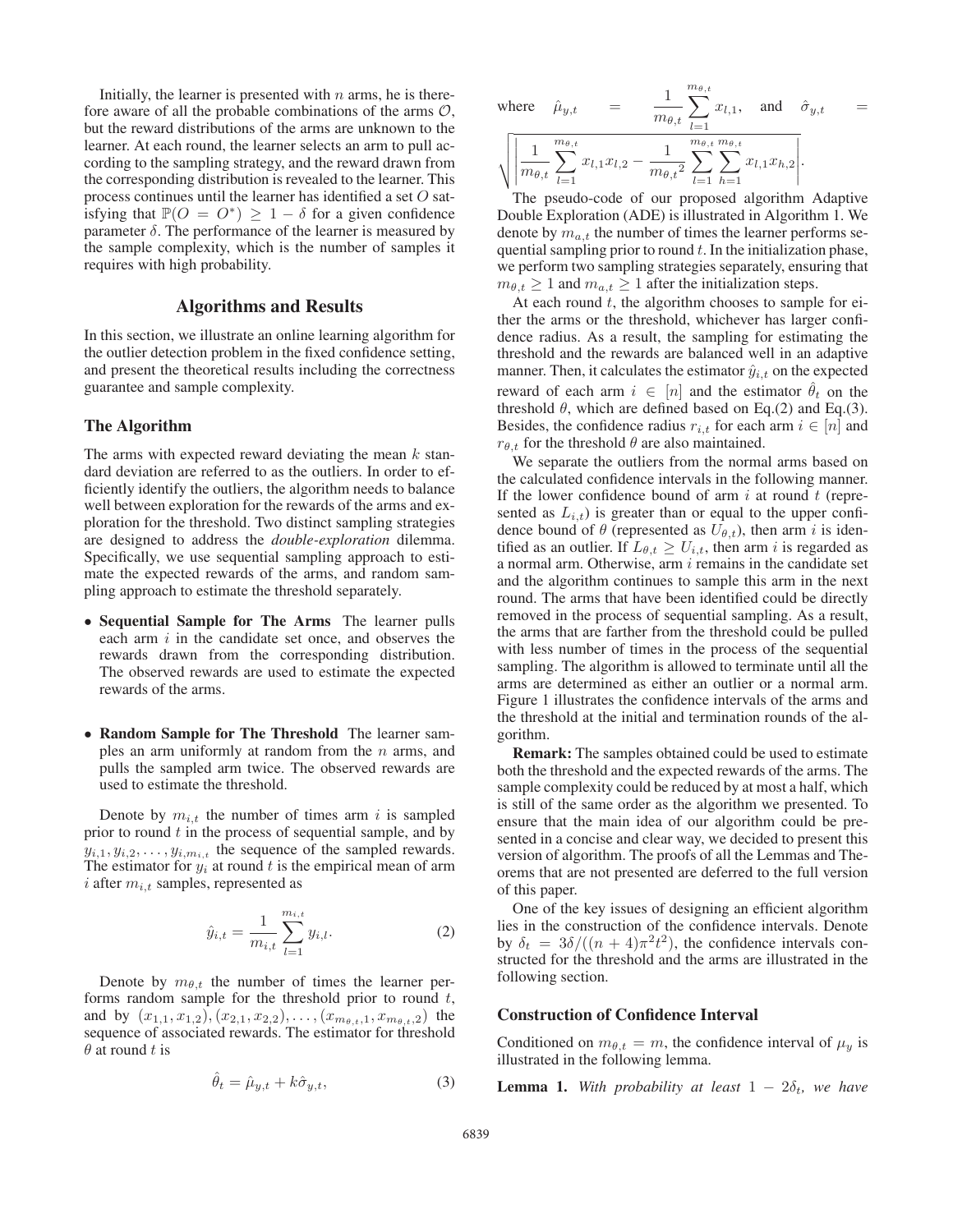

Figure 1: Illustration of outlier detection based on confidence interval

 $|\hat{\mu}_{y,t} - \mu_y| \leq r_{\mu,t}$ , where  $r_{\mu,t} = R \sqrt{\frac{\log(1/\delta_t)}{2m}}$  $\frac{1}{2m}$ , and  $\left| \left( \frac{1}{m} \right) \right|$  $\delta_t = \frac{3\delta}{(n+4)\pi^2 t^2}.$ <br> **I** surved  $\mathbf{3}$  *With*  $\mathbf{5}$ 

**Lemma 2.** *With probability at least*  $1 - \delta_t$ *, we have that* 

$$
|\hat{\sigma}_{y,t}^2 - \sigma_y^2| \le \epsilon_{\sigma,t},\tag{4}
$$

*where*  $\epsilon_{\sigma,t} = (R' + 2bR)\sqrt{\frac{\log(6/\delta_t)}{2m}}$  $\frac{\left( \frac{1}{2} \right)}{2m}$ .

*Proof.*

$$
\mathbb{E}[\frac{1}{m}\sum_{l=1}^{m}x_{l,1}x_{l,2}] = \frac{1}{m}\sum_{l=1}^{m}\mathbb{E}[x_{l,1}x_{l,2}]
$$
  
= 
$$
\frac{1}{m}\sum_{l=1}^{m}\mathbb{E}[\mathbb{E}[x_{l,1}x_{l,2}|y]] = \frac{1}{n}\sum_{i=1}^{n}y_i^2.
$$

Denote by  $V_t = \frac{1}{m}$  $\sum$  $_{l=1}$  $x_{l,1}x_{l,2}-\frac{1}{m^2}$  $\sum$  $_{l=1}$  $\sum$  $h=1$  $x_{l,1}x_{h,2}$ .

$$
\mathbb{P}(|\sigma_y^2 - V_t| \ge \epsilon) \n\le \mathbb{P}\left(|\frac{1}{m}\sum_{l=1}^m (\mathbb{E}[x_{l,1}x_{l,2}] - x_{l,1}x_{l,2})| \ge \epsilon_1\right) \n+ \mathbb{P}\left(|\frac{1}{m^2}\sum_{l=1}^m x_{l,1}\sum_{l=1}^m x_{l,2} - \mu_y^2| \ge \epsilon_2\right),
$$
\n(5)

where  $\epsilon = \epsilon_1 + \epsilon_2$ . If  $\left| \left( \frac{1}{m} \right) \right|$  $\sum$ m  $\sum_{l=1} x_{l,1})^2 - \mu_y^2 \le \epsilon_2$  and  $|(\frac{1}{m})$  $\sum$ m  $\sum_{l=1} x_{t,2})^2 - \mu_y^2 \leq$  $\epsilon_2$ , then we have  $\left| \frac{1}{m^2} \right|$  $\sum$ m  $l=1$  $x_{l,1} \sum$ m  $_{l=1}$  $x_{l,2} - \mu_y^2 \leq \epsilon_2$ , since  $\frac{1}{m}$  $\sum$ m  $\sum_{l=1}^{n} x_{l,1} \ge a \ge 0$ , and  $\frac{1}{m}$  $\sum$ m  $\sum_{l=1} x_{l,2} \ge a \ge 0$ . Therefore, the event  $\left| \frac{1}{m^2} \right|$  $\sum$ m  $_{l=1}$  $x_{l,1} \sum$ m  $_{l=1}$  $|x_{l,2}-\mu_y^2|\geq \epsilon_2$  implies that either

 $\sum$ m  $\sum_{l=1}^{\infty} x_{l,1}^2 \big)^2 - \mu_y^2 \big| \ge \epsilon_2 \text{ or } \big| \big(\frac{1}{m}\big)$  $\sum$ m  $\sum_{l=1} x_{l,2})^2 - \mu_y^2 \vert \ge \epsilon_2.$ Thus, we have that

$$
\mathbb{P}\left(|\frac{1}{m^2}\sum_{l=1}^m x_{l,1}\sum_{l=1}^m x_{l,2} - \mu_y^2| \ge \epsilon_2\right) \n\le \mathbb{P}\left(|(\frac{1}{m}\sum_{l=1}^m x_{l,1})^2 - \mu_y^2| \ge \epsilon_2\right) \n+ \mathbb{P}\left(|(\frac{1}{m}\sum_{l=1}^m x_{l,2})^2 - \mu_y^2| \ge \epsilon_2\right).
$$
\n(6)

Combine Ineq.(5) and Ineq.(6), we have

$$
\mathbb{P}\left(|\sigma_y^2 - V_t| \geq \epsilon\right)
$$
\n
$$
\leq \mathbb{P}\left(|\frac{1}{m}\sum_{l=1}^m (\mathbb{E}[x_{l,1}x_{l,2}] - x_{l,1}x_{l,2})| \geq \epsilon_1\right)
$$
\n
$$
+ \mathbb{P}\left(|(\frac{1}{m}\sum_{l=1}^m x_{l,1})^2 - \mu_y^2| \geq \epsilon_2\right)
$$
\n
$$
+ \mathbb{P}\left(|(\frac{1}{m}\sum_{l=1}^m x_{l,2})^2 - \mu_y^2| \geq \epsilon_2\right).
$$

According to Hoeffding's inequality, we have  $\mathbb{P}(|\frac{1}{m}$  $\sum$ m  $\sum_{l=1} [\mathbb{E}[x_{l,1}x_{l,2}] - x_{l,1}x_{l,2}] \geq \epsilon_1 \leq \delta_1,$ where  $\epsilon_1$  =  $\binom{R'}{\log(2/\delta_1)/(2m)}$ . Note that  $\frac{1}{m}$  $\sum$ m  $\sum_{l=1} x_{l,1} + \mathbb{E}[\frac{1}{m}]$  $\sum$ m  $\sum_{l=1} x_{l,1} \leq 2b$ . Therefore,  $_{\mathbb{P}}\bigl($  $\vert(\frac{1}{m}\vert)$  $\sum$ m  $\sum_{l=1} x_{l,1})^2 - (\mathbb{E}[\frac{1}{m}]$  $\sum$ m  $\sum_{l=1}^{\infty} x_{l,1}$ ])<sup>2</sup> $| \geq \epsilon_2$  $\setminus$  $\leq \mathbb{P}$  $\frac{1}{m}$  $\sum$ m  $\sum_{l=1} x_{l,1} - \mathbb{E}[\frac{1}{m}]$  $\sum$ m  $\sum_{l=1}^m x_{l,1}$ ]  $\geq \frac{\epsilon_2}{2b}$  $^{2b}$  $\setminus$  $\leq \delta_2,$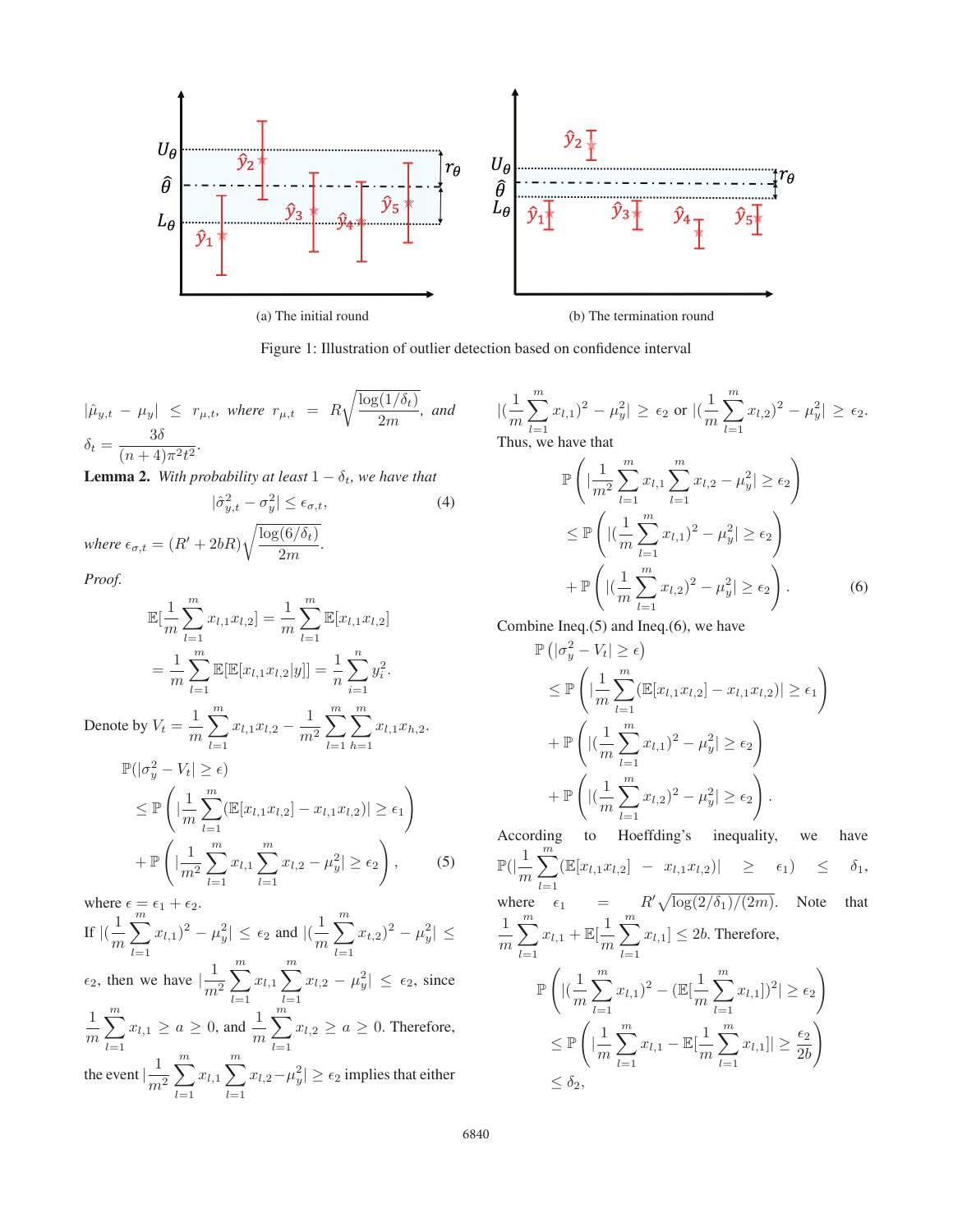Algorithm 1 Adaptive Double Exploration (ADE)

1: **Input:**  $n$ : the number of arms;  $k$ : threshold parameter 2: Output: the set of outliers 3: // Initialization 4:  $S_0 \leftarrow [n], m_{\theta,1} \leftarrow 0, m_{a,1} \leftarrow 0, t \leftarrow 1$ 5: Sample an arm uniformly at random from the set  $S_0$ , and pull this arm twice independently 6:  $m_{\theta,t+1} \leftarrow m_{\theta,t} + 1, m_{a,t+1} \leftarrow m_{a,t}, t \leftarrow t + 1$ 7: Pull each arm  $i \in S_0$  once 8:  $m_{\theta,t+1} \leftarrow m_{\theta,t}, m_{a,t+1} \leftarrow m_{a,t} + 1, t \leftarrow t + 1$ 9:  $S_t \leftarrow [n]$ 10: Update  $\hat{\theta}_t$ ,  $r_{a,t}$ ,  $r_{\theta,t}$  and  $\hat{y}_{i,t}$  for  $i \in S_t$ 11: **while**  $S_t \neq \emptyset$  **do**<br>12: // **Sample** fo // Sample for either the threshold or the arm whichever has larger radius 13: **if**  $r_{a,t} \leq r_{\theta,t}$  **then**<br>14: **Sample an arm** Sample an arm uniformly at random from the set  $S_0$ , and pull this arm twice independently 15:  $m_{\theta,t+1} \leftarrow m_{\theta,t} + 1, m_{a,t+1} \leftarrow m_{a,t}$ <br>16: **else** else 17: Sample each arm  $i \in S_t$  and pull this arm once 18:  $m_{\theta,t+1} \leftarrow m_{\theta,t}, m_{a,t+1} \leftarrow m_{a,t} + 1$ <br>19: **end if** end if 20:  $t \leftarrow t + 1$ <br>21: Update  $\hat{\theta}_t$ 21: Update  $\hat{\theta}_t$ ,  $r_{a,t}$ ,  $r_{\theta,t}$  and  $\hat{y}_{i,t}$  for  $i \in S_{t-1}$ <br>22: // Distinguish the outliers from the norm: // Distinguish the outliers from the normal arms 23: **for**  $i \in S_{t-1}$  **do** 24: **if**  $\hat{y}_{i,t} + r_{i,t} \leq \theta_t - r_{\theta,t}$  **then**<br>25:  $N \leftarrow N \cup \{i\}$ 26:  $S_t \leftarrow S_{t-1} \setminus \{i\}$ <br>27: **else if**  $\hat{y}_{i,t} - r_{i,t} >$ 27: **else if**  $\hat{y}_{i,t} - r_{i,t} \ge \hat{\theta}_t + r_{\theta,t}$  then<br>
28:  $O \leftarrow O \cup \{i\}$  $O \leftarrow O \cup \{i\}$ 29:  $S_t \leftarrow S_{t-1} \setminus \{i\}$ <br>30: **end if** end if 31: end for 32: end while

where  $\epsilon_2 = 2bR\sqrt{\log(2/\delta_2)/(2m)}$ . Similarly, we have  $\mathbb{P}\left(\right)$  $\vert(\frac{1}{m}\vert)$  $\sum$ m  $\sum_{l=1}^{m} x_{l,2}^{} )^2 - \mu_y^2 \geq \frac{\epsilon_2}{2b}$  $^{2b}$  $\setminus$  $\leq \delta_2$ . Thus,

$$
\mathbb{P}(|\sigma_y^2 - V_t| \ge \epsilon)
$$
\n
$$
\le \mathbb{P}\left(|\frac{1}{m}\sum_{l=1}^m (\mathbb{E}[x_{l,1}x_{l,2}] - x_{l,1}x_{l,2})| \ge \epsilon_1\right)
$$
\n
$$
+ \mathbb{P}\left(|(\frac{1}{m}\sum_{l=1}^m x_{l,1})^2 - \mu_y^2| \ge \epsilon_2\right)
$$
\n
$$
+ \mathbb{P}\left(|(\frac{1}{m}\sum_{l=1}^m x_{l,2})^2 - \mu_y^2| \ge \epsilon_2\right)
$$
\n
$$
\le \delta_1 + 2\delta_2.
$$

If we chose  $\delta_1 = \delta_2 = \delta_t/3$ , then  $\epsilon_1 = R' \sqrt{\frac{\log(6/\delta_t)}{2m}}$  $2m$ 

and  $\epsilon_2 = 2bR\sqrt{\frac{\log(6/\delta_t)}{2m}}$ . Thus,  $|\sigma_y^2 - V_t| \leq \epsilon_{\sigma,t}$  with  $\frac{2m}{1}$ probability at least  $1 - \delta_t$ , where  $\epsilon_{\sigma,t} = \epsilon_1 + \epsilon_2 = (R' + \sqrt{\log(S/\delta)})$  $(2bR)\sqrt{\frac{\log(6/\delta_t)}{2m}}$  $\frac{(0) \cdot (t)}{2m}$ .

Note that  $\hat{\sigma}_{y,t} = \sqrt{|V_t|}$ , then with probability at least  $1 - \delta_t$ ,

$$
|\sigma_y^2 - \hat{\sigma}_{y,t}^2| \le |\sigma_y^2 - V_t| \le \epsilon_{\sigma,t}.
$$

Lemma 2 only informs us the gap between  $\sigma_y^2$  and  $\hat{\sigma}_{y,t}^2$ , while what we are really interested is the gap between  $\sigma_y$ . while what we are really interested is the gap between  $\sigma_y$ and its estimator  $\hat{\sigma}_{y,t}$ . The confidence radius of  $\sigma_y$  is constructed adaptively using  $\hat{\sigma}_{y,t}$ , which is formally stated in the following lemma.

**Lemma 3.** With probability at least 
$$
1 - \delta_t
$$
, we have  $|\hat{\sigma}_{y,t} - \sigma_y| \le \sqrt{\frac{2}{U_{\sigma,t}}}\epsilon_{\sigma,t}$ , where  $U_{\sigma,t} = \min_{1 \le \tau \le t} \{\hat{\sigma}_{y,\tau}^2 + \epsilon_{\sigma,\tau}\}$ ,  
and  $\epsilon_{\sigma,t} = (R' + 2bR)\sqrt{\frac{\log(6/\delta_t)}{2m}}$ .  
Now we could derive the confidence bound of  $\theta$  with the

confidence bound of  $\mu_y$  and  $\sigma_y$ .

**Lemma 4.** *Conditional on* 
$$
m_{\theta,t} = m
$$
, we have  $|\theta_t - \theta| \leq r_{\theta,t}$  with probability at least  $1 - 8\delta_t$ , where  
\n $r_{\theta,t} = \left(R + \sqrt{2}k \frac{(R' + 2bR)}{\sqrt{U_{\sigma,t}}}\right) \sqrt{\frac{\log(1/\delta_t)}{2m}}$ ,  $U_{\sigma,t} = \min_{1 \leq \tau \leq t} \{\hat{\sigma}_{y,\tau}^2 + \epsilon_{\sigma,\tau}\}$ , and  $\epsilon_{\sigma,t} = (R' + 2bR) \sqrt{\frac{\log(1/\delta_t)}{2m}}$ .  
\n**Remark:** The estimator for the threshold constructed

by Zhuang, Wang, and Wang (2017) is  $\theta_t = \tilde{\mu}_{y,t}$  +

$$
k \sqrt{\frac{1}{n} \sum_{i=1}^{n} (\tilde{y}_{i,t} - \tilde{\mu}_{y,t})^2}
$$
, where  $\tilde{y}_{i,t} = \frac{1}{m_{i,t}} \sum_{j=1}^{m_{i,t}} x_i^{(j)}$ , and

 $\tilde{\mu}_{y,t}$  =  $\frac{1}{n}$  $\sum$  $\sum_{i=1} \tilde{y}_{i,t}$ . They state that with probability at

least 
$$
1 - 2\tilde{\delta}_t
$$
,  $|\tilde{\theta}_t - \theta| \le R \sqrt{\frac{l(k)}{2h(m)} \log\left(\frac{1}{\tilde{\delta}_t}\right)}$ , where  
\n
$$
l(k) = \left[\sqrt{\frac{(1 + k\sqrt{n-1})^2}{n}} + \sqrt{\frac{k^2}{2 \log(\pi^2 n^3/(6\tilde{\delta}_t))}}\right]^2,
$$
\n
$$
\tilde{\delta}_t = \frac{6\delta}{\pi^2 (n+1)t^2}
$$
, and  $h(m)$  is the harmonic mean of  $m_{i,t}$ ,  
\nover all the same. The confidence radius of  $\tilde{\theta}$  increases with

over all the arms. The confidence radius of  $\theta$  increases with  $\theta$  increases with  $\theta$  increases with  $\theta$  $n$ , which might make the learning strategy inefficient especially when identifying outliers for large-scale dataset. Our approach alleviates this problem by constructing a confidence radius for  $\theta$  which is independent of the number of arms (if we ignore logarithmic factors).

**Lemma 5.** *Conditioned on*  $m_{i,t} = m$ *, we have*  $|y_i - y_j|$  $\hat{y}_{i,t} \leq r_{i,t}$  *with probability at least*  $1 - 2\delta_t$ *, where*  $r_{i,t} =$  $R\sqrt{\log(1/\delta_t)/(2m)}$ .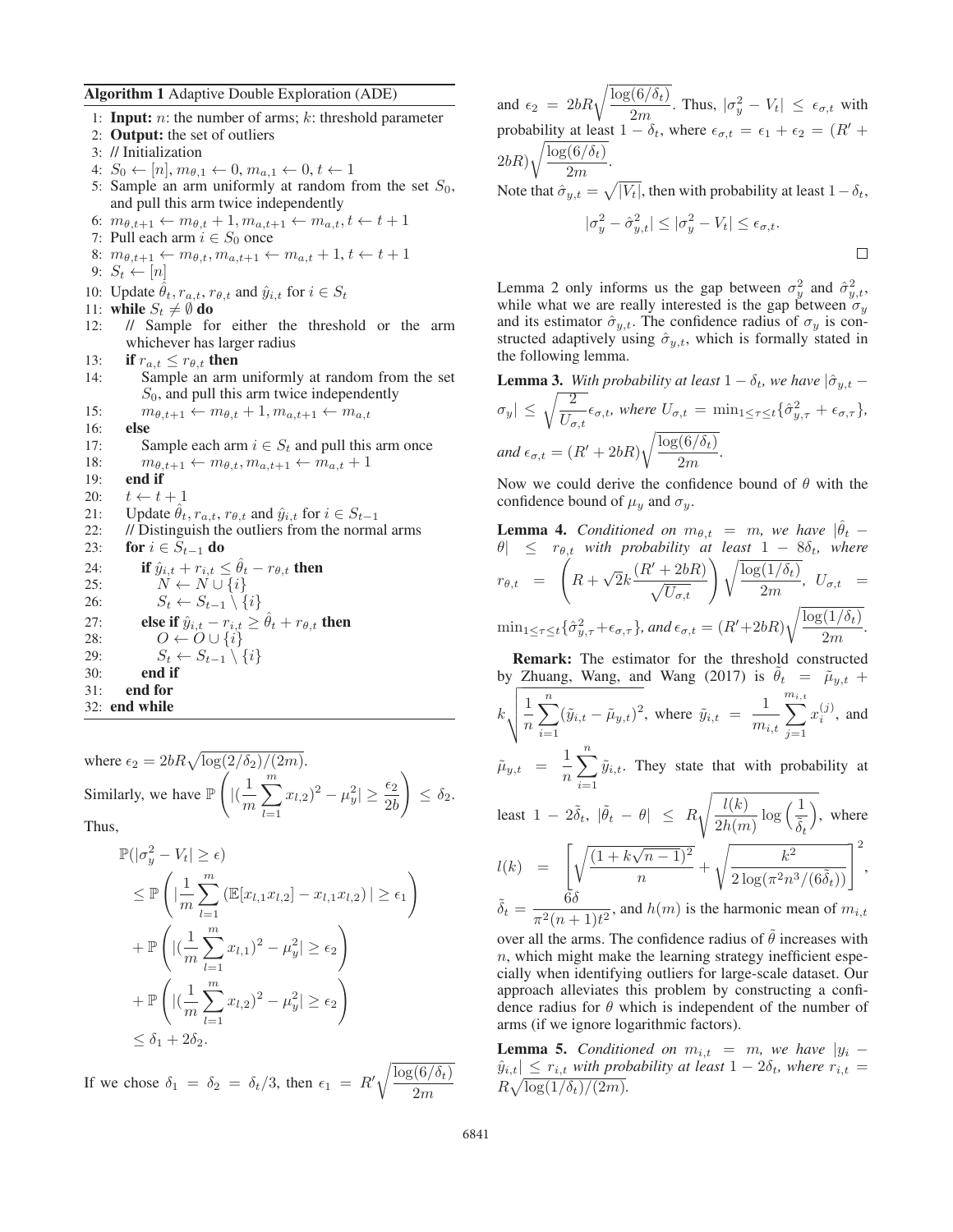Applying the union bound over all arms and the possible number of iterations, we conclude that the confidence intervals hold for the threshold and any arm  $i$  at any round  $t$  with probability at least  $1 - \delta$ , which is formally illustrated in the following lemma.

**Lemma 6.** *Let*  $A = \{ |y_i - \hat{y}_{i,t}| \leq r_{i,t}, |\theta - \theta_t| \leq r_{\theta,t}, \forall i, \forall t \}$  *be the event that the expected rewards of the arms and the threshold lie in the confidence intervals around*  $\hat{y}_{i,t}$  and  $\hat{\theta}_t$  for any arm i and any round t. Then event A oc*curs with probability at least*  $1 - \delta$ *.* 

Therefore, with probability at least  $1 - \delta$ , for any round t and any arm  $i \in [n]$ ,  $L_{i,t} = \hat{y}_{i,t} - r_{i,t}$  and  $L_{\theta,t} = \hat{\theta}_t$  $r_{\theta,t}$  could be regarded as the lower confidence bound of the expected reward  $y_i$  and the threshold  $\theta$  separately. Similarly,  $U_{i,t} = \hat{y}_{i,t} + r_{i,t}$  and  $U_{\theta,t} = \hat{\theta}_t + r_{\theta,t}$  are respectively the upper confidence bound of  $y_i$  and  $\theta$ .

### Theoretical Results

If  $A$  is satisfied, then at any round  $t$ , the arms contained in  $N$  are normal arms, and the arms contained in  $O$  are outliers. The algorithm terminates when all the arms have been assigned to either the normal arm set  $N$  or the outlier set  $O$ . Therefore, the arm set returned by Algorithm 1 is the correct outlier set with probability at least  $1 - \delta$ .

**Theorem 1** (Correctness). *For any*  $\delta > 0$ *, the algorithm returns the correct outlier set* O<sup>∗</sup> *with probability at least*  $1 - \delta$ .

For each arm  $i \in [n]$ , we define the gap between its expected reward and the threshold as  $\Delta_i = |y_i - \theta|$ , and denote by  $\Delta_{\min} = \min_{i \in [n]} \Delta_i$  the minimum gap among all the arms. The following theorem illustrates a problemdependent sample complexity bound of Algorithm 1.

Theorem 2 (Sample Complexity). *With probability at least* 1 <sup>−</sup> <sup>δ</sup>*, the total number of samples of Algorithm 1 could be bounded by*

$$
O\left(\sum_{i=1}^{n} \frac{1}{\Delta_i^2} \log \left(\sqrt{\frac{n}{\delta}} \frac{1}{\Delta_i^2} \max\{1, (\frac{k}{\sigma_y})^2\}\right) + \max\{1, (\frac{k}{\sigma_y})^2\} \frac{1}{\Delta_{\min}^2} \log \left(\sqrt{\frac{n}{\delta}} \frac{1}{\Delta_{\min}^2} \max\{1, (\frac{k}{\sigma_y})^2\}\right)\right).
$$

Comparison with RR and WRR: ADE attains the same correctness guarantee as the state-of-the-art algorithms RR and WRR, and at the same time it achieves considerable improvement in terms of the sample complexity. Sepcifically, the sample complexity of RR is bounded by  $O(\mathbf{H}_{RR} \log(n\mathbf{H}_{RR}/\delta))$ , and that of WRR is bounded by  $O(\mathbf{H}_{WRR} \log(n\mathbf{H}_{WRR}/\delta))$ , where  $\mathbf{H}_{RR} = \mathbf{H}_1(1 + \sqrt{l(k)})^2$ ,  $\mathbf{H}_{\text{WRR}} = (\mathbf{H}_1/\rho + \mathbf{H}_2(\rho - 1)/\rho)(1 + \sqrt{l(k)\rho})^2$ ,  $l(k) =$  $\left(\sqrt{(1+k\sqrt{n-1})^2/n}+\sqrt{k^2/(2\log(\pi^2 n^3/(6\delta))}\right)^2$ ,

 $\mathbf{H}_1 = n/\Delta_{\text{min}}^2$ ,  $\mathbf{H}_2 = \sum_{i=1}^n 1/\Delta_i^2$ , and  $\rho$  is a constant.<br>Compared with PP and WPP ADE reduces the  $n/\Delta^2$ . Compared with RR and WRR, ADE reduces the  $n/\Delta_{\min}^2$  factor in the upper bound of the sample complexity to factor in the upper bound of the sample complexity to  $1/\Delta_{\min}^2$ .

# **Experiments**

In this section, we conduct experiments on both synthetic datasets and real datasets to show the performance of distinct algorithms. The confidence parameter  $\delta$  is set as 0.1 and the results are averaged across ten independent simulations. We compare the performance of our proposed ADE algorithm with the state-of-the-art algorithms RR and WRR proposed by Zhuang, Wang, and Wang (2017).

- Round-Robin (RR): RR samples the arms in a roundrobin way. Specifically, each arm is sampled in turn and in the following circular order,  $1, 2, \ldots, n, 1, 2, \ldots$ . Thereby, each arm is sampled with identical frequency.
- Weighted Round-Robin (WRR): WRR samples the arms in a weighted round-robin way. The arms that are not yet determined are sampled more frequently than the arms that have been determined.

Since RR and WRR might take a long period of time to terminate, we speed up these two algorithms by pulling an arm 1, 000 times at each round instead of pulling an arm once at each round. The termination condition of all these algorithms are identical. Specifically, each algorithm terminates when there exists no overlapping between the confidence interval of the threshold and that of any arm.

### Experiments on the Synthetic Datasets

We construct the synthetic datasets with distinct settings of n and  $\Delta_{\text{min}}$ . For each setting, we generate 10 test cases independently. The expected reward of each arm is generated uniformly at random in  $[0, 1]$ . The sampled reward corresponding to each pull is generated independently from the Bernoulli distribution. Accordingly,  $R$  is set as 1.

We compare the average number of samples used by distinct algorithms with regard to distinct number of arms. Specifically, we vary *n* as  $\{100, 200, 400, 600, 800, 1000\}$ , k is set as 2.5, the range of  $\Delta_{\text{min}}$  is [0.1, 0.2]. We illustrate the experimental results in Figure 2(a), based on which we have the following observations. (1) When  $n$  increases, the average number of samples used by each algorithm also tends to increase, which is consistent with the theoretical results. (2) When  $n$  is as small as 100, the number of samples used by RR and WRR are smaller than ADE, and WRR performs slightly better than RR. The constant embedded in our algorithm counteracts its advantage when the hardness of the identification problem is small. (3) For all the remaining settings of  $n$ , ADE has the best performance while WRR performs the worst, and the improvement of ADE over RR and WRR tends to be more significant with increased number of arms. Figure 2(b) shows the performance of distinct algorithms on synthetic datasets with various settings of  $\Delta_{\text{min}}$ . We vary the range of  $\Delta_{\text{min}}$ as {[0.059, 0.061], [0.089, 0.091], [0.119, 0.121]}, <sup>n</sup> is fixed as 900, <sup>k</sup> is set as 2. The average number of samples required by each algorithm tends to decrease when  $\Delta_{\text{min}}$  becomes larger, which is a key component that captures the hardness of the problem. ADE performs better than both RR and WRR in these datasets.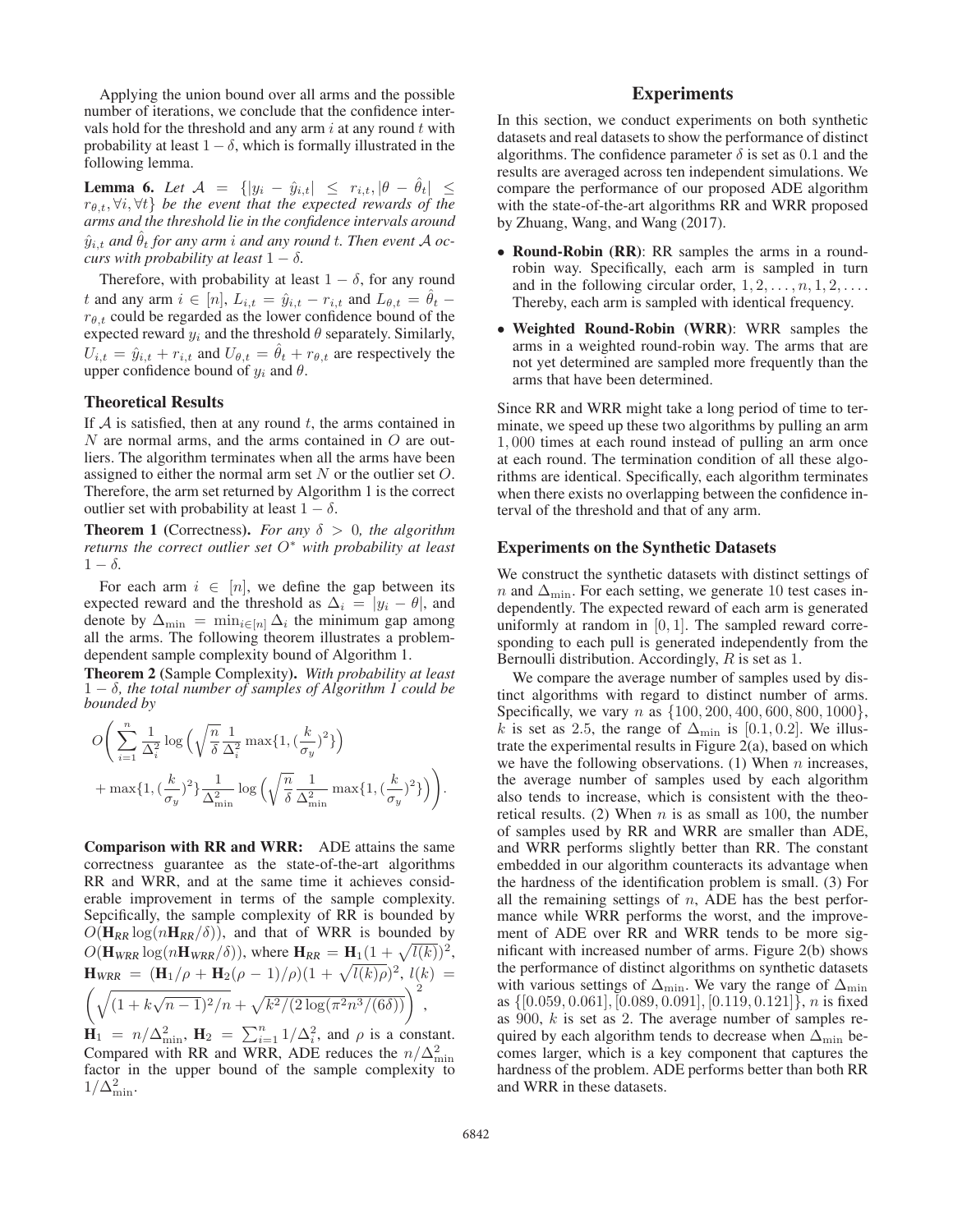

Figure 2: The performance of distinct algorithms on synthetic datasets



Figure 3: The performance of distinct algorithms on HyunCatherines dataset

# Experiments on the Real Datasets

We characterize the performance of distinct algorithms on the real dataset HyunCatherines which is available at http: //ir.ischool.utexas.edu/square/data.html. 722 workers are extracted from the HyunCatherines dataset. The workers with extremely high error rate are regarded as outliers, and should be excluded from the crowd in order to obtain labels with high quality. Each worker could be regarded as an arm, and the error rate of this worker is the expected reward corresponding to this worker. Figure 3(a) and 3(b) illustrate the average number of samples each algorithm uses when  $k$  is set as 2 and 3 respectively. It could be viewed that ADE achieves considerable improvement over the state-of-the-art algorithms. Note that when  $k$  is increased from 2 to 3, the number of samples required for these three algorithms all decreases. Although  $k$  exists in the upper bound of the sample complexity of all these algorithms, the hardness of the problem does not necessarily increase with  $k$ . It is worth noting that the distribution of  $\Delta_i$  may vary as k changes. Figure 3(c) illustrates the distribution of  $\Delta_i$  with distinct settings of  $k$ . For both datasets, the minimum gap between the arms and the threshold as well as the gaps of the bulk of arms tend to be larger when  $k$  is increased from 2 to 3. This comparison explains the smaller usage of samples when  $k$  is larger.

### Conclusion

We studied the problem of outlier identification in the framework of multi-armed bandit. The learner is asked to identify the arms with rewards above a threshold, which is a function of the rewards of all the arms. We proposed two distinct sampling strategies to address this *double-exploration* dilemma, and constructed an adaptively adjusted confidence radius for the threshold which is independent of the number of arms. We put forward an algorithm that automatically balances between distinct sampling strategies. Theoretical analyses and experimental results illustrate the efficiency of our algorithm. An interesting direction for future work is to address this problem in the fixed budget setting. Another interesting question is whether it is possible to construct a better estimator for the threshold with tighter confidence interval. Besides, it remains open to derive a lower bound for this problem.

# Acknowledgements

Xiaojin Zhang would like to thank Qiman Shao for helpful discussions.